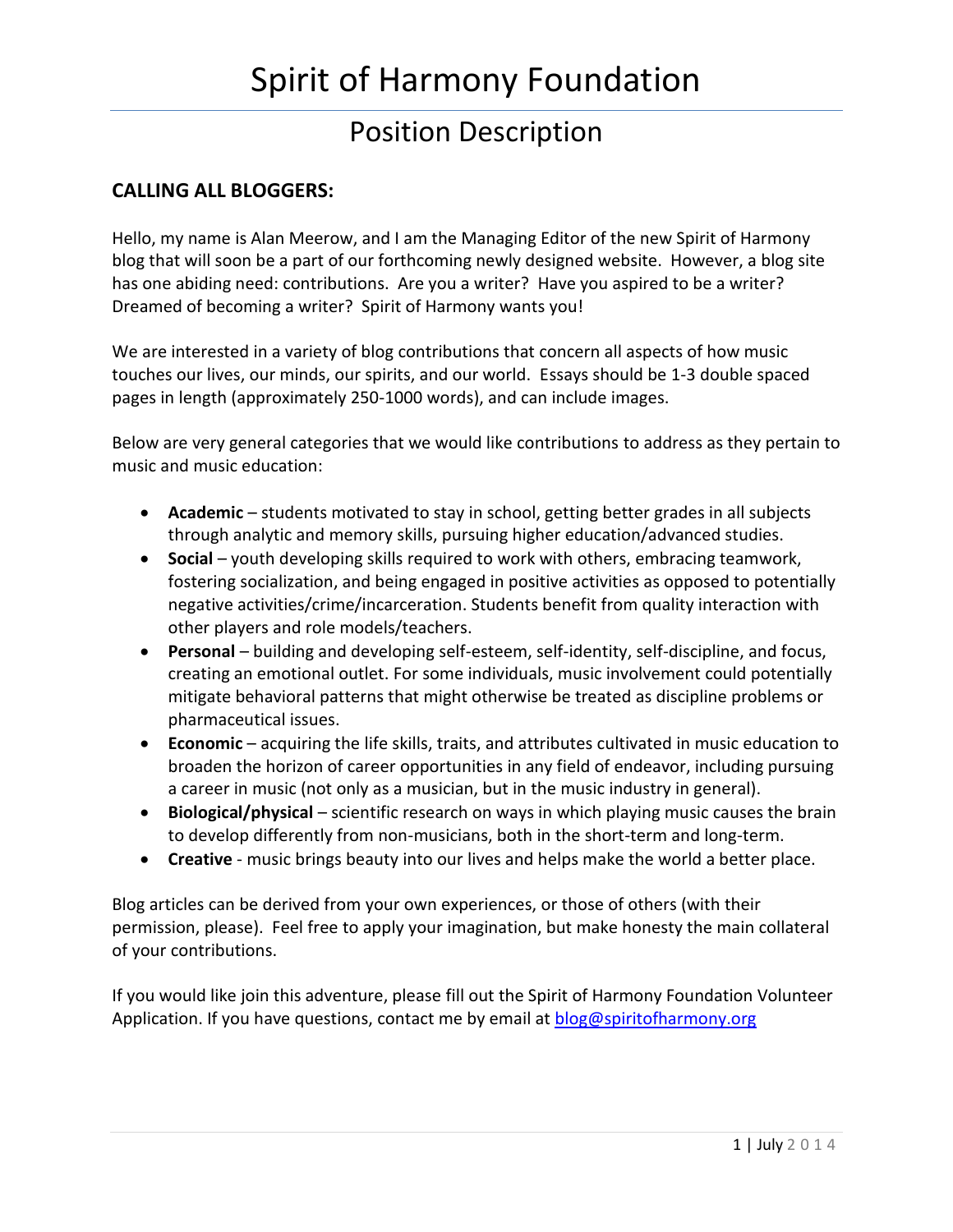# Spirit of Harmony Foundation

### Position Description

### **Blog Writer**

#### **Position Description:**

The blog will be an integral part of the Spirit of Harmony Foundation website. The Blog Writers will be responsible for producing content and submitting that content to the Blog Managing Editor.

The blog will consist of articles, editorials (opinion pieces), and testimonials. The Blog Writers are expected to make sure their work supports the overall Mission and Purposes of the Foundation. All blog posts will have a byline (no anonymous posts will be published).

#### **General Blog Guidelines:**

- Write passionately and try to provide meaningful, useful information.
- Length varies. Most blog posts are 250-1000 words. If there is a topic that cannot be covered in a short article, present it as a multi-part series.
- Understand that most people who read blogs are looking for quick access to information or entertainment. Try to write succinctly and use headings to break up long blocks of text.
- As much as possible, try to use basic journalism standards:
	- o Good grammar and accurate spelling
	- o Special attention to correct spelling of names and titles
	- o Factual integrity

#### **Responsibilities:**

- Submit at least one article per month
- To make sure that our blog is well-respected and highly regarded, differentiate between fact and opinion. If it's opinion, support your case. If it's fact, indicate the evidence that supports the fact.
- Submit your posts as a Word Document attachment to an email to the Managing Editor
- NEVER HESITATE TO ASK QUESTIONS. Contact the Managing Editor, Executive Director, and/or Board Chairman to discuss any issues or questions about your work!

#### **Reports to:**

Managing Editor

#### **Time Commitment:**

Approximately 4 hours per month